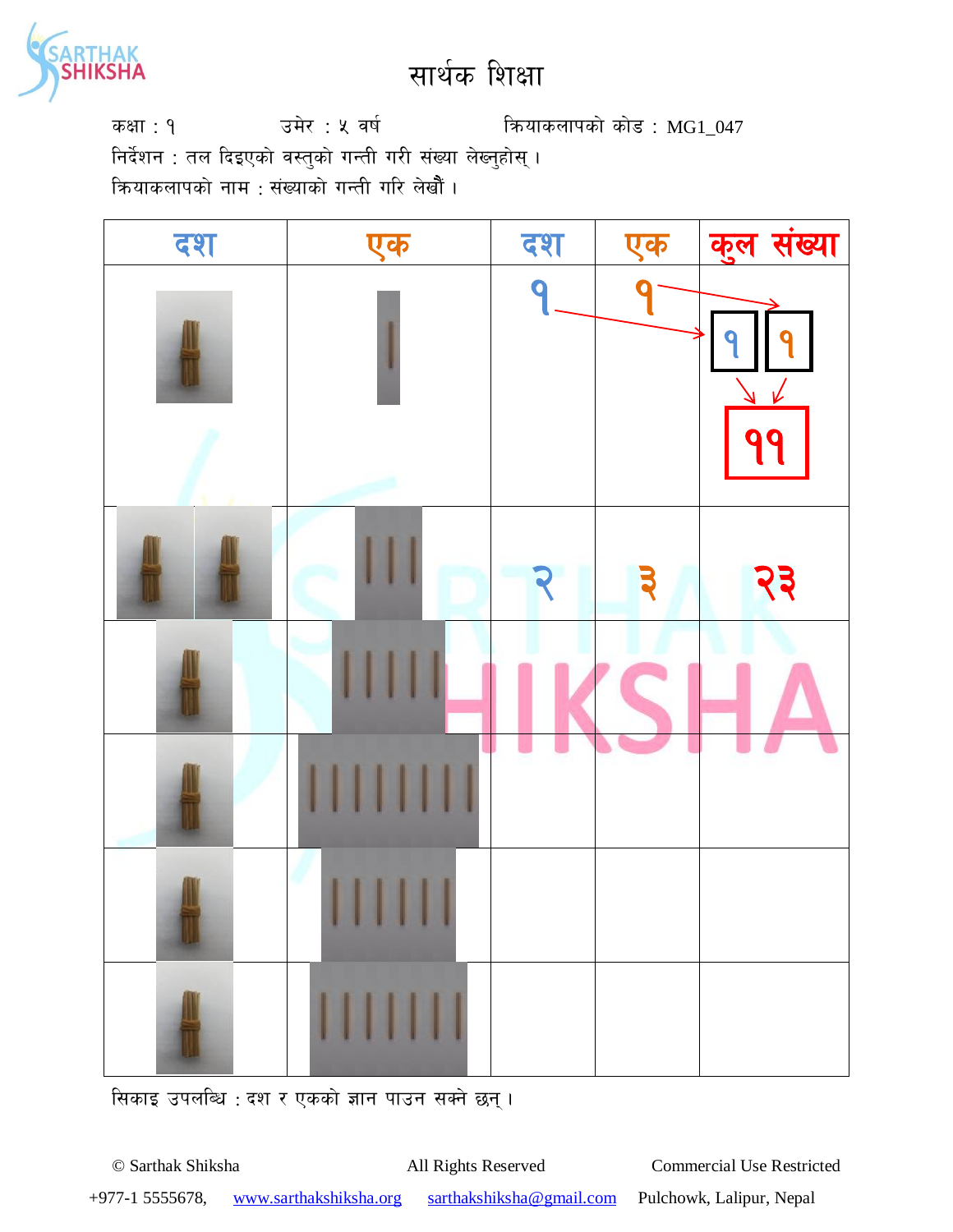

कक्षा: १  $\overline{3}$  उमेर : ५ वर्ष कियाकलापको कोड : MG1\_048 निर्देशन : तल दिइएको वस्तुको गन्ती गरी संख्या लेख्नुहोस् । कियाकलापको नाम : संख्या लेखौं ।



सिकाइ उपलब्धि : दश र एकको ज्ञान पाउन सक्ने छन् ।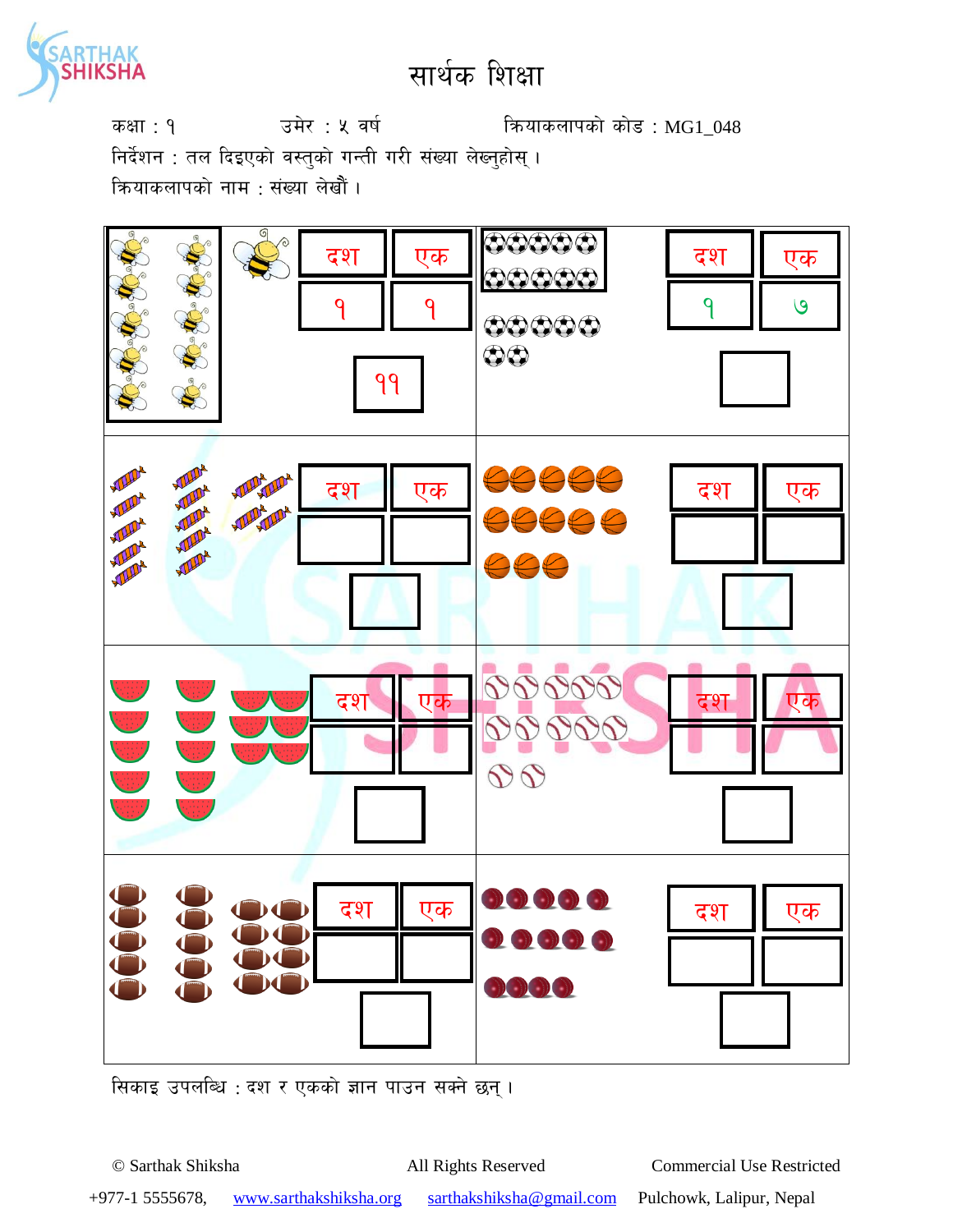

कक्षा : १ जमेर : ५ वर्ष स्वर्ग कथाकलापको कोड : MG1\_049 निर्देशन : तल दिइएको वस्तुको गन्ती गरी संख्या लेख्नुहोस् । कियाकलापको नाम : संख्या लेखौं ।



सिकाइ उपलब्धि : दश र एकको ज्ञान पाउन सक्ने छन्।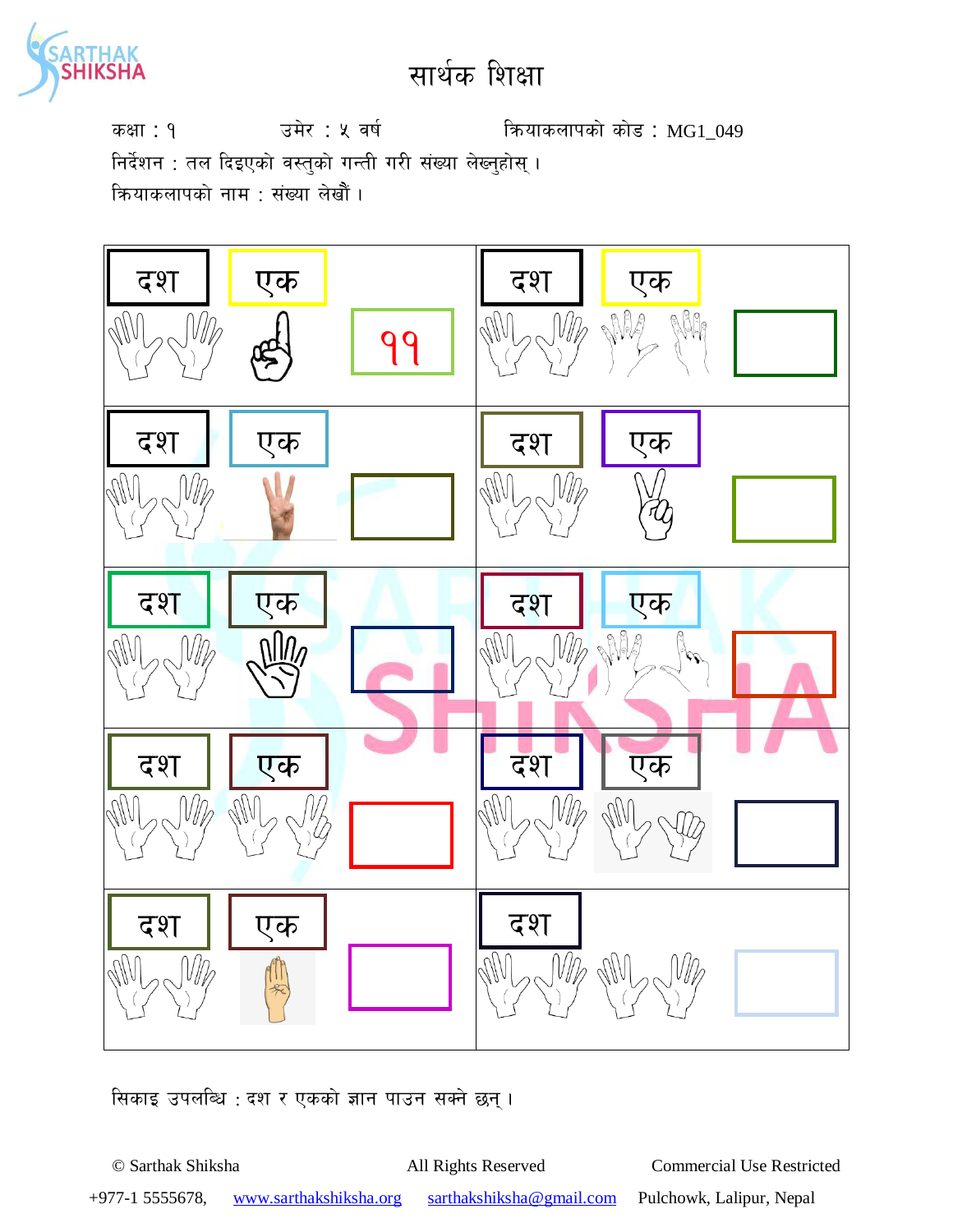

कक्षा: १  $\overline{3}$  उमेर : ५ वर्ष कियाकलापको कोड : MG1\_050

निर्देशन : तल दिइएको वस्तुको गन्ती गरी संख्या लेख्नुहोस् । ऋियाकलापको नाम · संख्या लेखौं ।



सिकाइ उपलब्धि : दश र एकको ज्ञान पाउन सक्ने छन्।